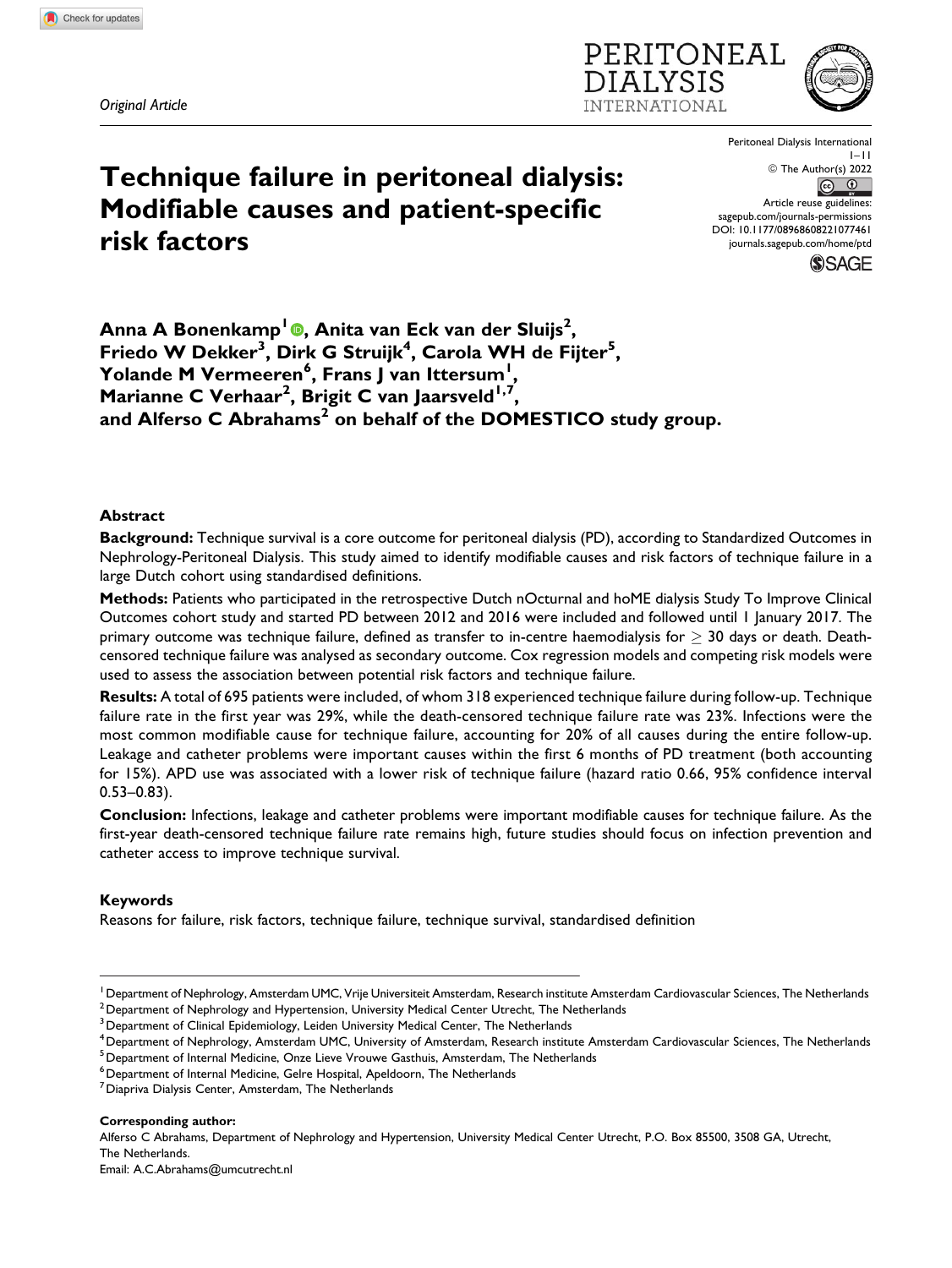# **Introduction**

Peritoneal dialysis (PD) is an established treatment for kidney failure, offering patients more flexibility and independence compared to in-centre haemodialysis.<sup>1,2</sup> Improving the technique survival of PD, that is, preventing technique failure, remains a challenge despite advances in technique survival over the past decades. $3-5$  In fact, technique survival was chosen as one of the five core outcomes for PD according to the Standardized Outcomes in Nephrology-Peritoneal Dialysis study.6

Identifying modifiable causes and risk factors of technique failure could contribute to develop strategies to improve PD technique survival. Previous research has identified causes and risk factors of technique failure during the first months of PD treatment.<sup>7–9</sup> Although technique failure after the first months of PD treatment is also relevant for the loss of prevalent PD patients, few studies have explored the various causes over an extended period of PD treatment.<sup>10–12</sup>

Moreover, comparing previous research on technique failure is hampered by the lack of standard definitions.<sup>8</sup> Technique failure is defined differently in almost every other study, especially in handling death as a cause of technique failure. Lan et al. therefore advocated the use of a standardised definition of technique failure, including both transfer to in-centre haemodialysis (CHD) and death.<sup>13</sup> Few studies to date have used this standardised definition. $3,7$ 

In addition, the characteristics of PD patients have changed over time and studies on technique failure in the current PD population are scarce. Therefore, this study aims to investigate the causes, risk factors and centre variation of PD technique failure in a recent Dutch cohort, all according to the standardised definitions.

# **Methods**

# *Study design and research population*

Patients were enrolled from the retrospective Dutch nOcturnal and hoME dialysis Study To Improve Clinical Outcomes, a multi-centre cohort study in the Netherlands. In this study, 33 centres included PD patients, representing nearly two thirds of all dialysis centres in the Netherlands. Eligible patients were adults who started PD between 1 January 2012 and 1 January 2017 and had a minimum PD treatment duration of 14 days. Patients who were previously treated with dialysis or kidney transplantation were also included. Patients who stopped dialysis or died within 30 days after dialysis initiation were excluded. Patients were followed until kidney transplantation, wish to stop dialysis, death or end of study period on 1 January 2017. Local medical ethics committees of all participating dialysis centres approved the study. Reporting of the study conforms to broad STROBE guidelines.<sup>14</sup>

# 2 *Peritoneal Dialysis International XX(X)*

# *Definition of PD technique failure*

The primary outcome of this study was PD technique failure, defined as a transfer to CHD for  $\geq 30$  days, death on PD or death within 30 days after transfer to CHD, in accordance with the previously proposed standardised defini- $\mu$ <sub>13</sub> In patients with multiple episodes of technique failure, only the first episode of technique failure was analysed. The following causes for technique failure were collected from the electronic patient charts: PD-related infections consisting of PD peritonitis and exit-site infections, catheter-related problems, clearance or ultrafiltration (UF) problems, peritoneal leakage, psychosocial problems, risk for or diagnosis of encapsulating peritoneal sclerosis  $(EPS)$ , another reason, stop dialysis and death.<sup>15</sup>

In addition, patients were stratified into an early and a late technique failure group. Early technique failure was defined as technique failure during the first 6 months after start of PD, and late technique failure was defined as technique failure that occurred more than 6 months after start of PD.8,9,16

Secondary outcomes were death-censored technique failure, death and permanent technique failure, the latter was defined as a transfer to CHD for  $\geq$  180 days, death on PD or death within 180 days after transfer to CHD.<sup>13</sup>

# *Covariates*

Demographic, clinical and dialysis-related data at dialysis initiation were collected from electronic patient charts. These included age, sex, ethnic background, employment status, smoking, body mass index (BMI), primary kidney disease, comorbid conditions, dialysis vintage and kidney transplant history. PD modality, that is, continuous ambulatory PD (CAPD) or automated PD (APD), was defined as the modality the patient used most of the time during follow-up. BMI was divided into three groups according to the World Health Organization classification: BMI <25 kg/m<sup>2</sup>, BMI 25–30 kg/m<sup>2</sup> (overweight) and BMI  $\geq$ 30 (obese). Comorbid conditions were scored into three groups according to the Charlson Comorbidity Index (CCI): low (2 points, since patients with kidney failure by definition already have 2 points), intermediate (3–4 points) and severe comorbidity  $(\geq 5 \text{ points})$ .<sup>17</sup> Causes of death, coded according to the ERA-EDTA coding system, were retrieved from the Dutch renal registry (RENINE).<sup>18</sup> For each participating centre, PD volume was calculated from data provided by RENINE, as mean annual number of prevalent patients, and divided into tertiles.<sup>19</sup> Variation in practice patterns was collected with an additional questionnaire that was send to the local investigators of the participating centres.

### *Statistical analysis*

Baseline characteristics were expressed as number with percentages for categorical variables and as mean with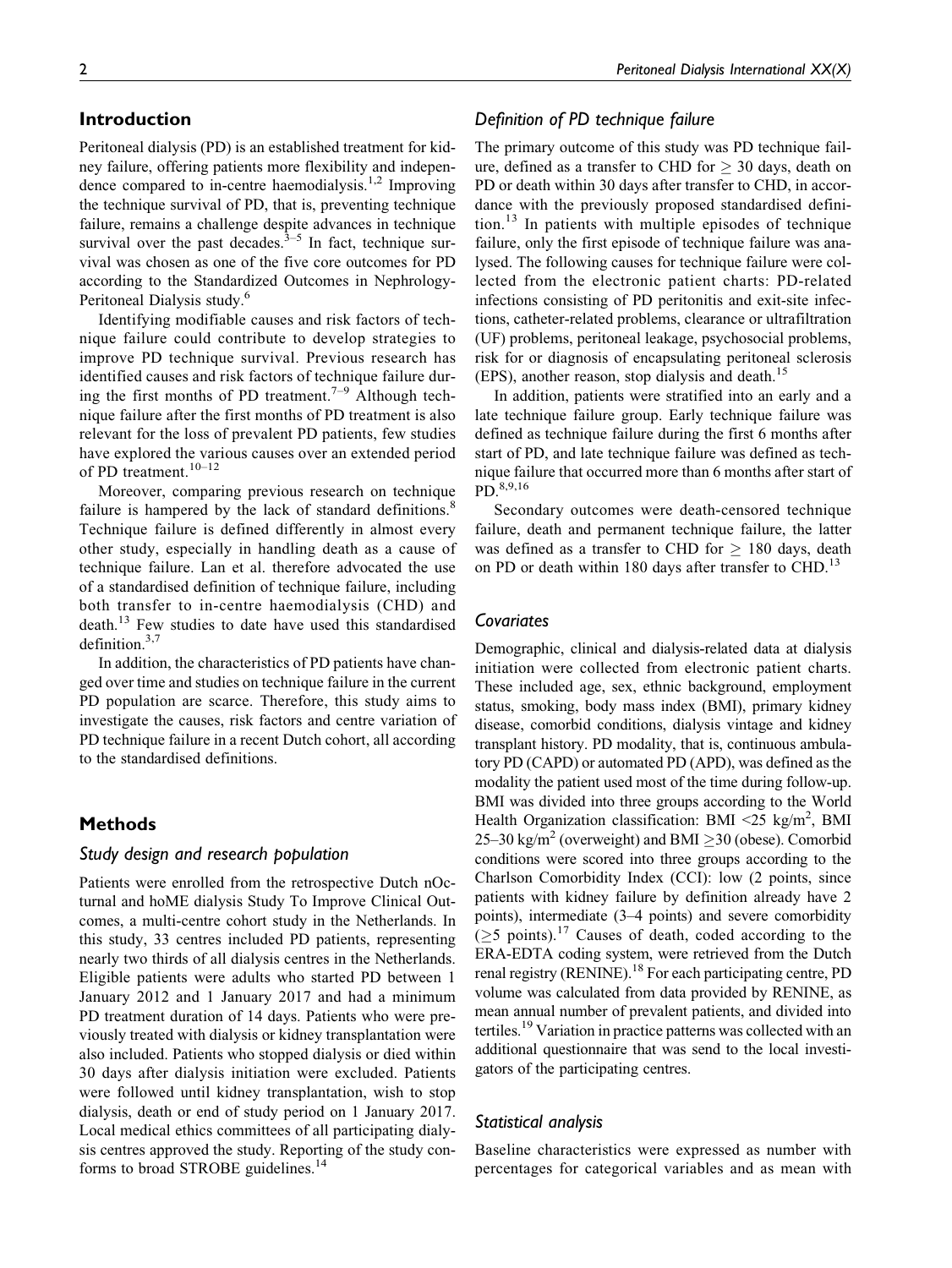

**Figure 1.** Flow chart of the patients included in the study.

standard deviation or median with interquartile range (IQR) for continuous variables. Incidence of all-cause technique failure was presented as a Kaplan–Meier curve. Cumulative incidence curves of cause-specific technique failure were calculated using a competing risk model. $^{20}$  Causes of early and late technique failure were shown as percentages.

To investigate the association between possible risk factors and technique failure, a cox regression model was conducted. This model was censored for kidney transplantation. BMI and PD modality were selected as potentially modifiable patient-specific risk factors according to literature.<sup>3,7,9,12,16</sup> Each potentially modifiable risk factor was adjusted for plausible predetermined confounders (age, sex, employment status, BMI, CCI and centre PD volume). The proportional hazard assumption was verified in the unadjusted models on the basis of Schoenfeld residuals and Kaplan–Meier graphs. Several sensitivity analyses were conducted. First, a competing risk model was used to investigate the association between possible risk factors and technique failure in the presence of a competing event.<sup>20</sup> In such a model, a participant with the competing event (i.e. kidney transplantation) remains in the analysis. This model was also used to investigate the association between possible risk factors and death-censored technique failure, in which both kidney transplantation and death were competing events. Second, hypothesising that PD modality at PD cessation might be different from PD modality used most of the time and be related to technique failure, in patients with technique failure the PD modality at PD cessation was used.

Finally, a funnel plot was constructed to evaluate the early technique failure rate of the participating centres,

adjusted for age and sex. This is a graphical method to evaluate centre performance with a reference standard, that is, the overall early technique failure rate, and an indication of precision through control limits based on sample sizes.<sup>21,22</sup> The early technique failure rate was chosen, because especially early failure is associated with catheter-related problems and thus possible modifiable causes.<sup>8</sup>

Missing confounders (maximum of 25% missing for BMI and CCI) were imputed using standard multiple imputation techniques in SPSS (10 repetitions and predictive mean matching). All analyses were performed using SPSS Statistics version 26 (IBM) or STATA 14 (StataCorp LP, College Station, Texas, USA). A *p*-value of  $\leq 0.05$  was considered statistically significant.

### **Results**

A total of 708 adult patients started PD treatment between 2012 and 2016 in the participating centres, of whom 13 patients were excluded since they had a total PD duration of less than 14 days. The study population thus consisted of 695 patients (see flow diagram, Figure 1). Baseline characteristics are presented in Table 1. Mean age at dialysis initiation was 62.9  $\pm$  15.1 years and 27% of patients had a high CCI score indicating severe comorbidity. A history of previous dialysis was present in 15% of patients. APD was the predominantly used PD modality in 29% of patients with early technique failure and 53% of patients with late technique failure, reflecting common practice in the Netherlands to start PD therapy with CAPD. The median PD follow-up time for all patients was 13 months [IQR 6–22.2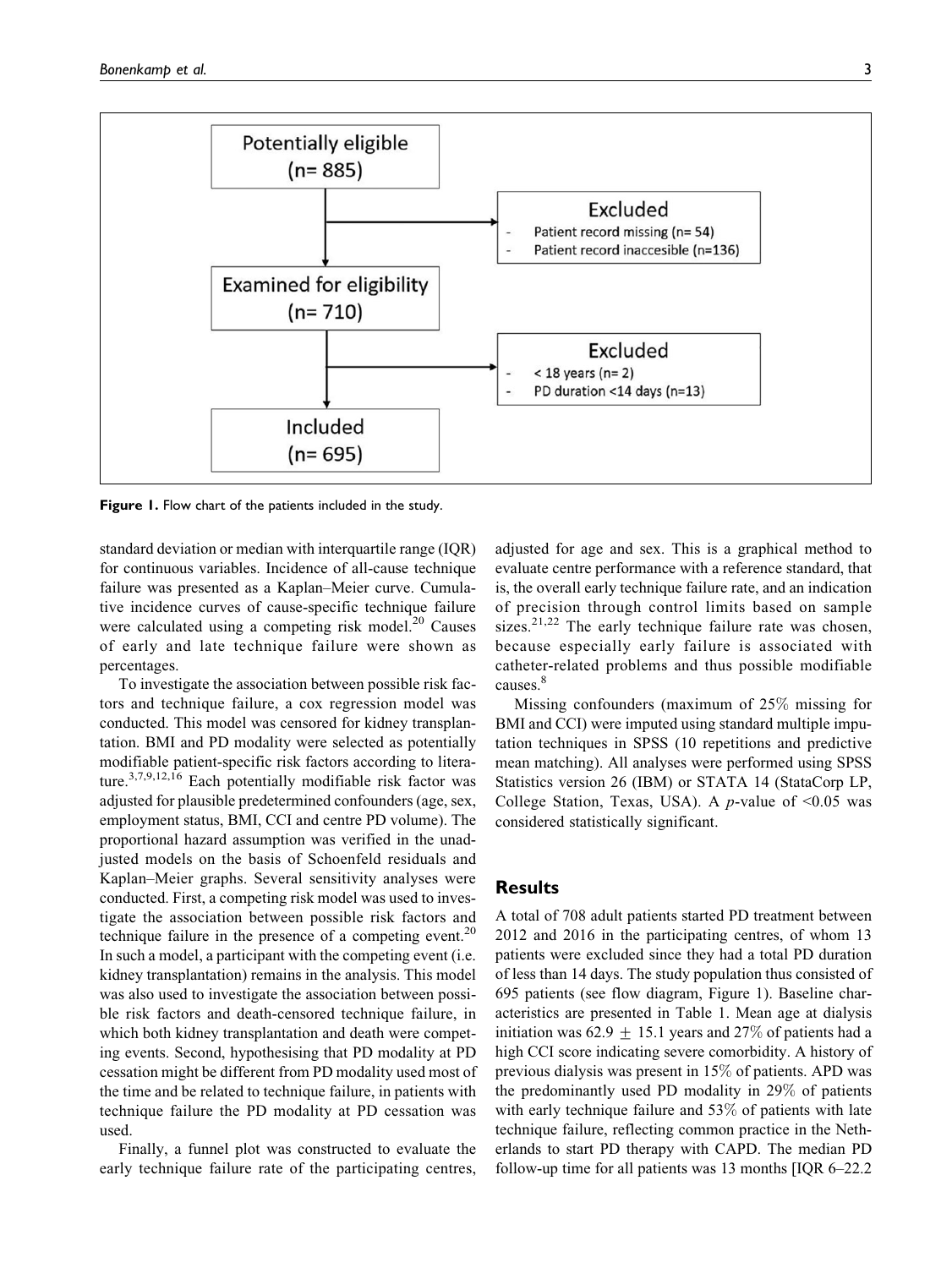|  |  | Table 1. Baseline characteristics of 695 patients treated with peritoneal dialysis. <sup>a</sup> |  |  |  |  |  |  |
|--|--|--------------------------------------------------------------------------------------------------|--|--|--|--|--|--|
|--|--|--------------------------------------------------------------------------------------------------|--|--|--|--|--|--|

|                                                            | All patients<br>$n = 695$ | Patients with<br>technique failure<br>$n = 318$ | Patients without<br>technique failure<br>$n = 377$ | p-Value   |
|------------------------------------------------------------|---------------------------|-------------------------------------------------|----------------------------------------------------|-----------|
| Age (year), mean $\pm$ SD                                  | 62.9 $\pm$ 15.1           | 64.8 $\pm$ 14.8                                 | 61.4 $\pm$ 15.1                                    | 0.003     |
| Sex (male), $n$ $(\%)$                                     | 447 (64)                  | 210(66)                                         | 237(63)                                            | <b>NS</b> |
| Ethnic background, n (%)                                   |                           |                                                 |                                                    | <b>NS</b> |
| Caucasian                                                  | 422 (61)                  | 191(60)                                         | 231(61)                                            |           |
| Moroccan/Turkish                                           | 22(3)                     | 11(4)                                           | 11(3)                                              |           |
| Asian                                                      | 39(6)                     | 15(5)                                           | 24(6)                                              |           |
| <b>Black</b>                                               | 23(3)                     | 9(3)                                            | 14(4)                                              |           |
| Other/unknown                                              | 189 (27)                  | 92 (29)                                         | 97 (26)                                            |           |
| Primary kidney disease, n (%)                              |                           |                                                 |                                                    | <b>NS</b> |
| Glomerulonephritis                                         | 81(12)                    | 32 (10)                                         | 49 (13)                                            |           |
| Polycystic kidney disease                                  | 37(5)                     | 11(4)                                           | 26(7)                                              |           |
| Renovascular kidney disease                                | 210(30)                   | 112(35)                                         | 98 (26)                                            |           |
| Diabetes mellitus                                          | 123(18)                   | 58 (18)                                         | 65 (17)                                            |           |
| Other                                                      | 183 (26)                  | 84 (27)                                         | 99 (26)                                            |           |
| Unknown                                                    | 61(9)                     | 21(7)                                           | 40 (11)                                            |           |
| Employment status, n (%)                                   | 167(28)                   | 61(22)                                          | 106(32)                                            | 0.006     |
| Current smoker, n (%)                                      | 111(16)                   | 52 (17)                                         | 59 (16)                                            | <b>NS</b> |
| Charlson comorbidity index, n (%)                          | 168(32)                   | 58 (25)                                         | 110(38)                                            | 0.001     |
| $2$ (low) <sup>b</sup>                                     | 212(41)                   | 95 (41)                                         | 117(40)                                            |           |
| 3-4 (intermediate)                                         | 139 (27)                  | 77 (33)                                         | 62(21)                                             |           |
| $>5$ (severe)                                              |                           |                                                 |                                                    |           |
| BMI (kg/m <sup>2</sup> ), mean $\pm$ SD                    | 26.4 $\pm$ 5.0            | $26.9 \pm 5.1$                                  | 26.1 $\pm$ 4.9                                     | 0.05      |
| BMI, n (%)                                                 |                           |                                                 |                                                    | NS        |
| $<$ 25 kg/m <sup>2</sup>                                   | 239 (46)                  | 98 (42)                                         | 141 (49)                                           |           |
| 25-30 $\text{kg/m}^2$                                      | 177(34)                   | 85 (36)                                         | 92 (32)                                            |           |
| $\geq$ 30 kg/m <sup>2</sup>                                | 107(20)                   | 51(22)                                          | 56 (19)                                            |           |
| Diabetes mellitus, n (%)                                   | 164(32)                   | 81(35)                                          | 83 (29)                                            | <b>NS</b> |
| Ischemic heart disease, n (%)                              | 146 (28)                  | 80(35)                                          | 66 (23)                                            | 0.002     |
| Heart failure, n (%)                                       | 69(13)                    | 38(17)                                          | 31(11)                                             | <b>NS</b> |
| Vascular disease, n (%)                                    | 130(23)                   | 65 (26)                                         | 65(21)                                             | NS.       |
| History of dialysis at dialysis initiation, $n$ (%)        | 103(15)                   | 39(12)                                          | 64 (17)                                            | <b>NS</b> |
| Dialysis vintage (months), median [IQR]                    | $12$ [1-36]               | $12$ [4-37]                                     | $11$ [1-33]                                        | <b>NS</b> |
| History of kidney transplant at dialysis initiation, n (%) | 73 (II)                   | 29(9)                                           | 44 (12)                                            | NS.       |
| Kidney transplant (months), median [IQR]                   | $120 [64 - 171]$          | 99 [64-171]                                     | $135 [63 - 173]$                                   | NS.       |
| APD, n (%)                                                 | 350 (50)                  | 146 (46)                                        | 204 (54)                                           | 0.03      |

BMI: body mass index; APD: automated peritoneal dialysis; SD: standard deviation; IQR: interquartile range.

 $^{\rm a}$ Groups are defined according to the 30-day definition of technique failure.

<sup>b</sup>Kidney failure alone represents a Charlson Comorbidity Index of 2 points.

months], with a minimum of 0 and a maximum of 59 months.

### *Incidence of technique failure*

A total of 318 patients developed technique failure during the study, of whom 22 patients experienced a recurrent episode of technique failure. The PD patients experienced a mean of 0.36 episodes of technique failure per personyear of follow-up. The 1- and 2-year technique failure rates were 29% and 52%, respectively (Figure 2(a)). The median time to technique failure was 1.85 years. Patients with technique failure were older, had higher comorbidity scores, were more likely to have ischemic heart disease and were more frequently treated with CAPD (Table 1). A total of 202 patients developed death-censored technique failure during the study (0.24 episodes of death-censored technique failure per person-year). The 1- and 2-year death-censored technique failure rates were 23% and 35%, respectively (Figure 2(b)). The median time to death-censored technique failure was 3.58 years.

# *Causes of technique failure*

Figure 3 shows that death was the most common cause of technique failure, followed by PD-related infections (20%). The other causes of technique failure occurred in about 10% or less than 10% of the patients who experienced technique failure. The predominant causes for death were cardiovascular disease (28%), infections other than PD peritonitis (15%) and malignancies (13%). None of the deaths were attributable to a PD peritonitis.

Figure 4 shows the different causes of early (i.e. during the first 6 months after start of PD) and late (i.e. more than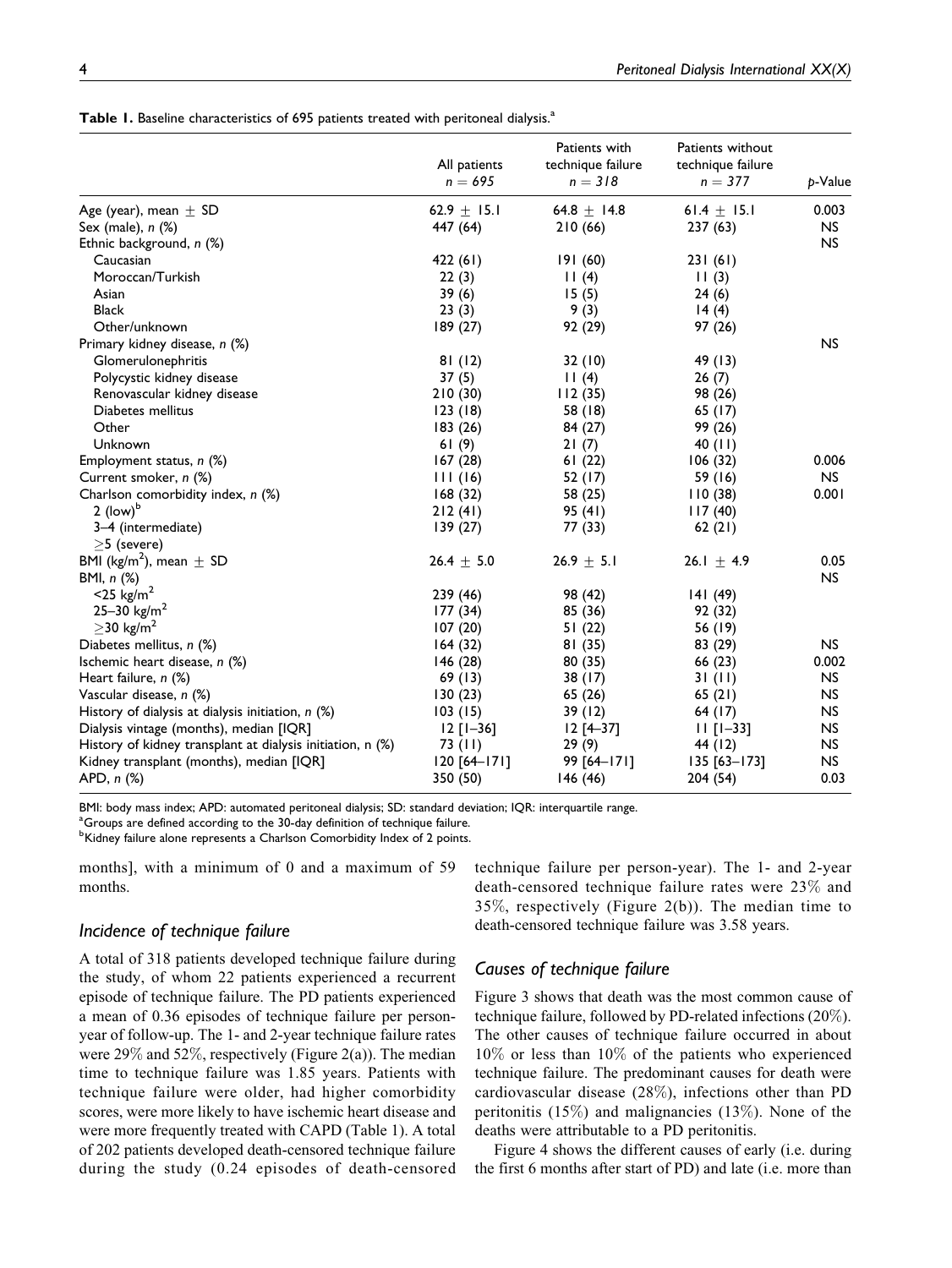

**Figure 2.** Technique failure, as a composite outcome (with transfer to CHD or death) (a) and as death-censored technique failure (b). Technique failure was defined as a transfer to CHD for  $\geq$ 30 days, death on PD or death within 30 days after transfer to CHD. First day of receiving CHD was the date assigned as technique failure. PD: peritoneal dialysis; CHD: in-centre haemodialysis.



**Figure 3.** Cumulative incidence of different causes for technique failure shows the occurrence of different causes for technique failure over time in a population of patients with technique failure ( $n = 318$ , 100%). UF: ultrafiltration.

6 months after start of PD) technique failure. A total of 99 patients developed early technique failure, and 219 patients developed late technique failure. Catheter-related problems were the cause of early technique failure in 15% of patients, whereas this was the cause of late technique failure in only 5% of patients. Similarly, PD fluid leakage was the cause in 15% and 5%, respectively. Infections and clearance problems were a major cause of both early and late technique failure; infections were in 20% of patients the cause of technique failure and clearance problems in 11–12% of patients. EPS was a cause of technique failure in less than 1% of patients. The group of 'other reasons' included (temporary) discontinuations of PD due to major (abdominal) surgery with hospitalisation.

#### *Risk factors*

The patient-specific risk factors sex, age, employment status and BMI were not associated with technique failure (Table 2). APD compared to CAPD was associated with a reduced risk of technique failure (adjusted hazard ratio (HR) 0.66 (95% confidence interval (CI) 0.53–0.83). The patient-specific risk factors for death-censored technique failure were similar to those for technique failure including death in the definition (Supplementary Table S1); only APD was associated with a reduced risk of deathcensored technique failure (adjusted HR 0.60, 95% CI 0.46–0.80). In addition, APD use was not associated with death as a separate outcome while age was associated with death (Supplementary Table S2).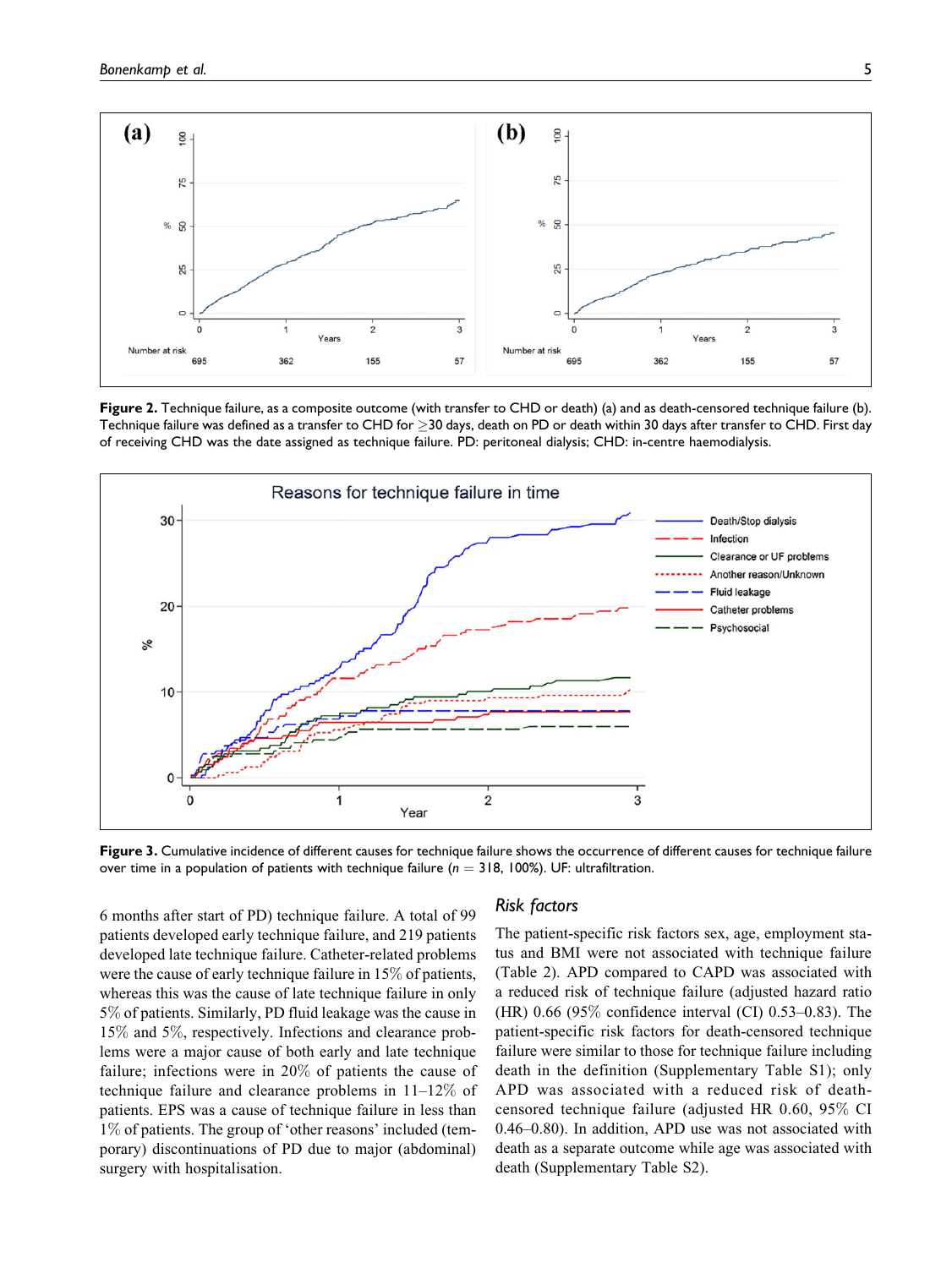

**Figure 4.** Comparison of causes of early and late technique failure. Early PD technique failure is defined as occurrence of technique failure in the first 6 months after start of PD ( $n = 99$ ). Late PD technique failure is defined as occurrence of technique failure more than 6 months after start of PD  $(n = 219)$ . EPS: encapsulating peritoneal sclerosis; PD: peritoneal dialysis.

| Risk factors                | Crude HR (95% CI)   | p-Value | Adjusted<br>model I HR (95% CI) | p-Value | Adjusted<br>model 2 HR (95% CI) | p-Value |
|-----------------------------|---------------------|---------|---------------------------------|---------|---------------------------------|---------|
| Male sex                    | $1.15(0.91 - 1.45)$ | 0.24    |                                 |         |                                 |         |
| Age (10-year)               | $1.05(0.97 - 1.13)$ | 0.25    |                                 |         |                                 |         |
| Employed                    | $0.80(0.60 - 1.07)$ | 0.13    |                                 |         |                                 |         |
| CCI                         |                     |         |                                 |         |                                 |         |
| Low                         | Reference           |         |                                 |         |                                 |         |
| Intermediate                | $1.41(1.02 - 1.96)$ | 0.04    |                                 |         |                                 |         |
| Severe                      | $1.81$ (1.29-2.55)  | 0.001   |                                 |         |                                 |         |
| PD volume                   |                     |         |                                 |         |                                 |         |
| <15 patients                | Reference           |         |                                 |         |                                 |         |
| 15–25 patients              | $1.05(0.68 - 1.63)$ | 0.83    |                                 |         |                                 |         |
| >25 patients                | $0.81(0.53 - 1.24)$ | 0.33    |                                 |         |                                 |         |
| <b>BMI</b>                  |                     |         |                                 |         |                                 |         |
| $<$ 25 kg/m <sup>2</sup>    | Reference           |         | Reference                       |         |                                 |         |
| 25-30 kg/m <sup>2</sup>     | $1.21(0.91 - 1.62)$ | 0.20    | $1.17(0.87 - 1.58)$             | 0.31    |                                 |         |
| $\geq$ 30 kg/m <sup>2</sup> | $1.21(0.86 - 1.69)$ | 0.28    | $1.23(0.88 - 1.71)$             | 0.22    |                                 |         |
| APD (vs CAPD)               | $0.66$ (0.53-0.83)  | < 0.001 | $0.67(0.54 - 0.84)$             | < 0.001 | $0.66(0.53 - 0.83)$             | < 0.001 |

| Table 2. Risk factors associated with technique failure in a Cox regression model. <sup>a</sup> |  |  |
|-------------------------------------------------------------------------------------------------|--|--|
|-------------------------------------------------------------------------------------------------|--|--|

HR: hazard ratio; CI: confidence interval; BMI: body mass index; APD: automated peritoneal dialysis; CAPD: continuous ambulatory peritoneal dialysis; CCI: Charlson Comorbidity index.

<sup>a</sup>Model I is adjusted for age and sex. Model 2 is adjusted for age, sex, employment status, BMI, CCI and centre PD volume. In this cox regression model<sup>3</sup> both preselected potentially modifiable risk factors, BMI and PD modality and all determinants used for adjustments are shown.

The sensitivity analysis in which the association between patient-specific risk factors and technique failure was investigated with a competing risk model, showed similar results for these associations as the original analyses (Supplementary Table S3). In a sensitivity analysis using PD modality at PD cessation, similar results were found (for APD compared to CAPD, adjusted HR 0.60 (95% CI 0.47–0.75)).

# *Centre variation in technique failure*

All centres used icodextrin and antibiotic prophylaxis during PD catheter insertion (Supplementary Table S4). Most centres used neutral pH low glucose degradation products solutions (91%) and exit-site antibiotic prophylaxis (79%). The initial antibiotic regimen for peritonitis varied across centres and antifungal prophylaxis during antibiotic therapy was provided only in 6% of centres.

The centre variation in technique failure rate is shown in Supplementary Figure S1. The overall early technique failure rate, shown as the reference standard, was 16%, which is the total number of patients with early technique failure divided by the total number of PD patients from all centres that were not lost to follow-up at 6 months (due to transplantation or study end,  $n = 73$ ). Most centres had an early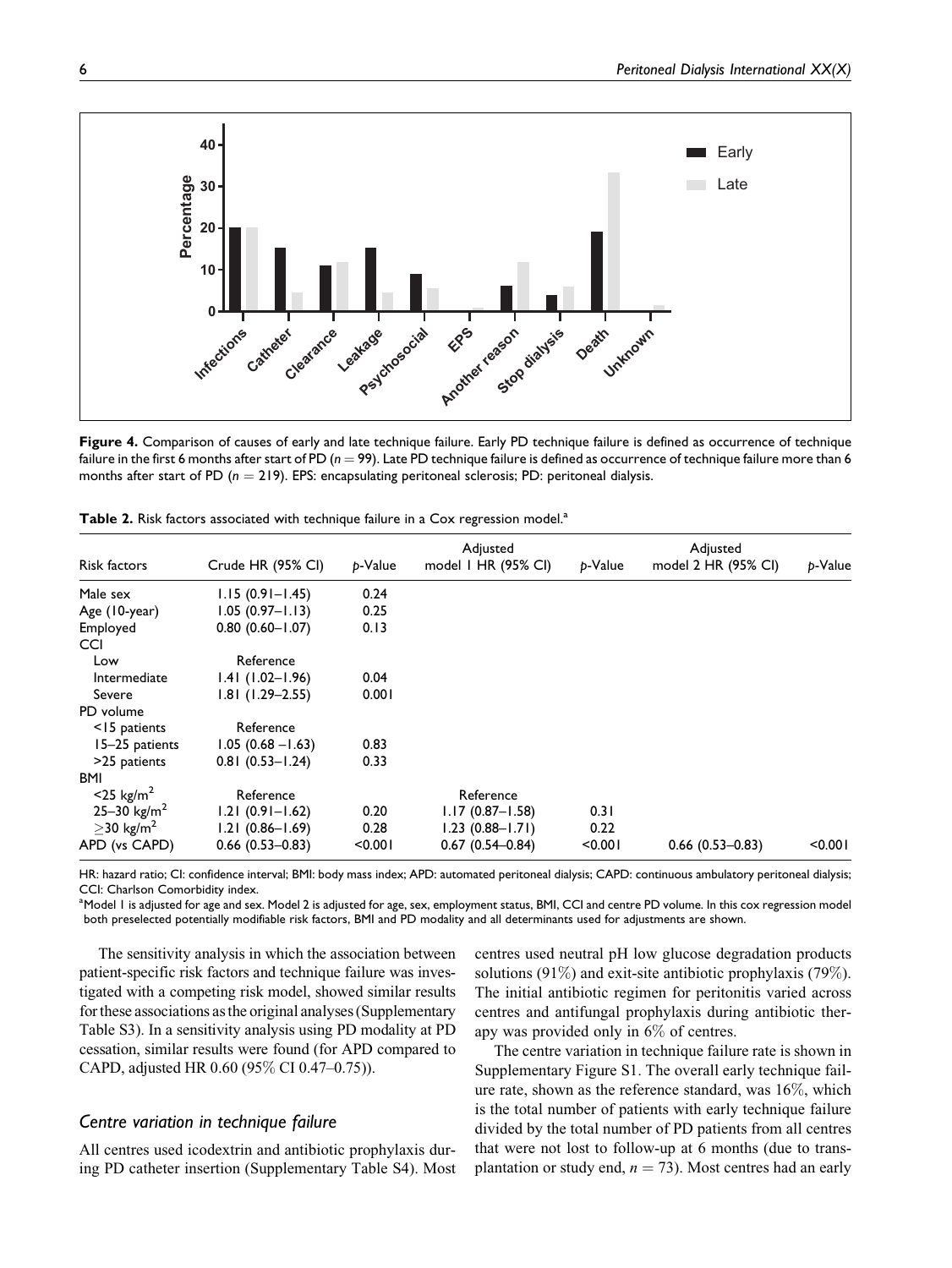technique failure rate around the overall rate of 16%. Four centres had a higher rate, of which only one centre was outside the 95% control limits of the reference standard.

## *Permanent technique failure*

A total of 254 patients developed permanent technique failure during the study: that is, at 180 days after transfer to CHD, they had not returned to PD (0.26 episodes of permanent technique failure per person-year). The 1- and 2-year permanent technique failure rate was 22% and 43%, respectively (Supplementary Figure S2). The median time to permanent technique failure was 2.7 years. The most common cause of permanent technique failure was death, followed by infections. A total of 72 patients developed early permanent technique failure and 182 patients developed late permanent technique failure. Again, early technique failure was associated with catheter-related problems and leakage, while infection and clearance problems were important causes for both early and late technique failure (Supplementary Figure S3 and Supplementary Table S5).

# **Discussion**

In this cohort of 695 Dutch patients who were treated with PD between 2012 and 2017, the technique failure rate within the first year of PD treatment was 29%. Death was the most common cause of technique failure. Deathcensored technique failure rate at 1 year was 23%. In 20% of patients with technique failure, infections were a possible modifiable cause. In addition, early technique failure was frequently caused by catheter-related problems and leakage (both accounting for 15%). We found that APD use had a protective effect on technique failure.

Only few studies to date have used the standardised technique failure definition as proposed by Lan et al.<sup>3,7,13</sup> See et al.<sup>7</sup> reporting on Australian patients who started PD between 2000 and 2014, also used the standardised 30-day definition and found a first year technique failure rate of 26%. In an older study by Descoeudres et al.,  $^{23}$  not using the standard definition but a similar definition of technique failure including death by any cause, the technique failure rate at 1 year was 25%. The technique failure rate in our study is thus comparable to other studies that included death as a cause for technique failure. Death was the most common cause for technique failure during the entire follow-up, as would be expected in a study on dialysis patients since mortality rates of both PD and CHD patients are high. $24$  Yet the death-censored technique failure rate was still high. This, in addition to the decline of the number of PD patients in the Netherlands, underscores the need to find modifiable causes for technique failure.

In recent decades, significant advances in PD treatment have declined the overall rate of technique failure. $3-5$  Boyer et al. stated that this is, in addition to improved patient survival, attributable to less infection-related technique

failure.<sup>5</sup> Nevertheless, infections were still an important cause of technique failure – both in early and late technique failure – indicating that prevention of infections is pivotal in technique survival. Recommendations for the prevention of peritonitis from the ISPD, including exit-site prophylaxis and antibiotic prophylaxis during PD catheter insertion, were generally well followed by participating centres especially if compared to international data from PDOPPS.<sup>25-27</sup> In a recent study by PDOPPS, antibiotic prophylaxis during PD catheter insertion was indeed associated with a lower peritonitis risk.<sup>28</sup> On the other hand, most centres in the Netherlands did not use antifungal prophylaxis during antibiotic therapy, although prophylaxis was associated with a significant risk reduction of fungal peritonitis in a systematic review.<sup>29</sup> According to the results of PDOPPS antifungal prophylaxis was also variably used across countries, the lowest in Japan (8% of facilities) and the highest in Australia (89%).<sup>27</sup> So a greater reduction in infections may be possible if all centres would adhere to current guidelines.

The ISPD guidelines refrain from recommending a specific antibiotic regimen for peritonitis based on a Cochrane systematic review due to lack of superiority.<sup>25,30</sup> As a result, the initial antibiotic regimen varied across centres. Of note, one third of all centres used a combination with glycopeptides, possibly based on a systematic review in which glycopeptides were proven most effective in combination with ceftazidim.31 Also in PDOPPS, a variable use of vancomycin across countries has been reported. $27$  However, because evidence for antibiotic regimens including glycopeptides remain weak, $30$  future clinical trials may evaluate good practices from single centres. Examples are temporary discontinuation of PD without removing the catheter (peritoneal rest) combined with intravenous meropenem and meropenem intracatheter as lock (Mero-PerRest protocol) in case of enteric peritonitis and the treatment with amphotericin B catheter lock for salvage of the PD catheter in case of Candida peritonitis.<sup>32,33</sup>

Catheter-related problems have been identified as an important cause of early technique failure in previous studies.<sup>10,23</sup> In this study, we identified leakage as another important cause of early technique failure. This underscores the need for a multidisciplinary team with sufficient experience in catheter care and insertion.<sup>34</sup> In a study from Australia and New Zealand, small centre volume – possibly indicative of low centre experience – was associated with technique failure due to mechanical complications.<sup>3</sup> A striking variation in PD catheter survival among different centres in the United Kingdom suggests differences in access protocols.<sup>15</sup> Still, previous studies have not yielded results that could lead to recommendations for the preferred use of a catheter delivery technique or specific PD catheter type.34,35 The workgroup PD catheter access of PDOPPS hypothesises that standardised protocols for catheter insertion will be associated with a reduction of technique failure, the results of this working group are thus eagerly awaited.<sup>15</sup>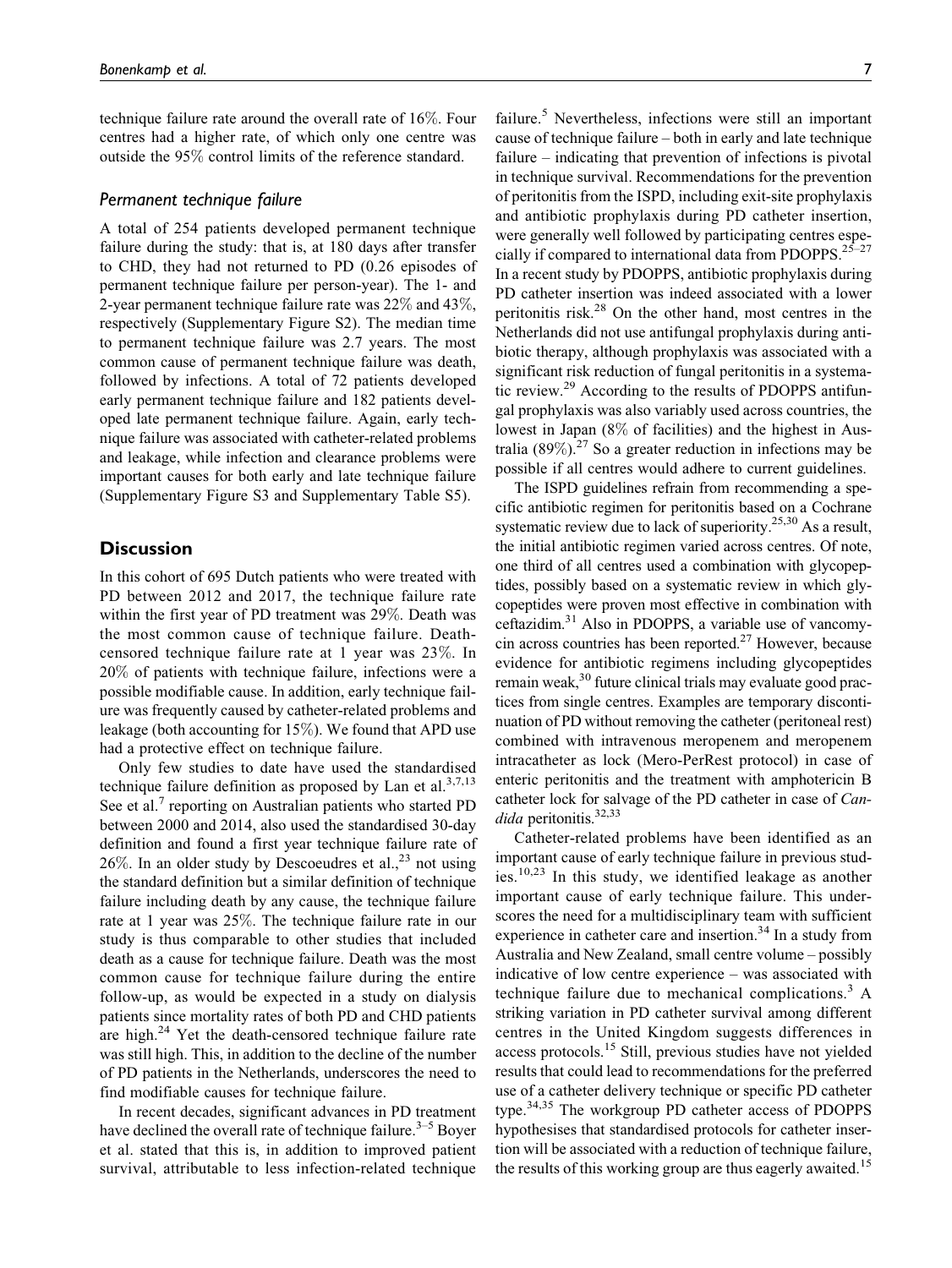A possible other reduction in technique failure might be the increased interest in assisted PD due to the ageing dialysis population.<sup>36</sup> Within this demographic shift, assistance during PD treatment is a mean to provide home dialysis to elderly patients who may be unable to perform PD themselves due to frailty or physical impairments. In a recent study, family-assisted PD was associated with lower risk on catheter-related technique failure.<sup>37</sup> The authors hypothesised that involving family members in dialysis treatment may lead to better adherence to diet restrictions resulting in less constipation. Of note, in this study also a lower risk on technique failure due to clearance problems was found in both family-assisted and nurse-assisted PD. The nurse or family member supervising the treatment likely ameliorates the patient's adherence to dialysis prescriptions.<sup>37</sup> Clearance problems, in our report the main cause of death-censored technique failure following infections, may thus also be perceived as a modifiable cause for technique failure. These aforementioned modifiable causes – infections, leakage, catheter-related problems and clearance problems – accounted for 48% of technique failure within our cohort; hence, quality improvements aimed at these causes can have a major impact on technique survival.

APD use had a protective effect on death-censored technique failure in our analysis, even after adjustments for age and comorbidity. In recent literature, conflicting results have been presented: APD use was associated with an adjusted lower technique failure rate and higher patient survival in one study,  $38$  while in other studies APD use was associated with a higher risk of technique failure.<sup>3,7</sup> There may be a link with infections, since CAPD use was associated with a higher rate of peritonitis in recent studies.<sup>28,39</sup> Also in the only two randomised controlled trials to date – although originating from <2000 – higher peritonitis rates with CAPD use were found. $40,41$  This association with peritonitis might be due to better adaptation of therapy to patient needs, as the authors of a recent study suggest,  $39$ or to fewer connections between catheter and dialysis bags when using APD instead of CAPD and thus less risk of breaching hygiene measures. Although the suggestion of fewer connections resulting in less infections is disputed,  $2<sup>5</sup>$ new devices that assist the patient are hypothesised to reduce infection risk.<sup>42</sup> APD might also be used more often by patients themselves than for assisted  $PD$ .<sup>37</sup> which could explain the protective effect since self-care may be associated with a lower peritonitis rate.<sup>43,44</sup> However, the association between APD use and technique failure may also reflect long-term PD treatment, as patients with early technique failure may not be able to transfer to APD (in other words: confounding by indication). In the Netherlands, most patients start PD treatment with CAPD to familiarise themselves with performing exchanges by hand prior to a transfer to APD. The reason for the protective effect of APD is thus uncertain, therefore the choice for APD or CAPD should ideally be based on patient preference<sup>25</sup>

In a previous study from the Netherlands by Huisman et al., smaller centres with on average less than 20 PD patients had a significantly higher risk of technique failure than larger centers.<sup>45</sup> The association between centre volume and technique failure however likely reflects centre experience.<sup>16</sup> Indeed, others confirmed that in larger centres technique failure due to modifiable causes, that is, infections, catheter – and UF problems, were less common.<sup>46</sup> Guillouët et al. found that centre volume and patients characteristics alone could not fully explain the centre effect on technique failure. They suggested that factors of centre experience such as patient education and nephrologist's views on home dialysis play an important role in technique failure.<sup>16</sup> Contributing to this, we showed that the early technique failure rate – often caused by infections, leakage and catheter-related problems – was similar across all centres and was not related to the number of incident study patients. This probably indicates that it is not the centre volume itself that matters, but the experience within a centre and having a dedicated team.

In this study, technique failure consisted of a composite outcome of death and transfer to CHD, in accordance with the standardised definition.<sup>13</sup> Death is an objective measure but transfer to CHD is subjective; often a choice is made by the nephrologist to discontinue treatment and this decision will be weighed differently by each nephrologist. A considerable proportion of the causes of technique failure may have been modifiable, that is, infections, leakage and catheter problems, since practice variation exists in peritonitis rate and in the treatment of infections and access. $27,39$ Because the definition of technique failure partly consists of the decision to discontinue PD, studies on infection prevention and catheter access such as the PDOPPS will help to increase technique survival. $15$ 

Strengths of this study include the use of the standardised definitions of technique failure, including the deathcensored and permanent definition, the analysis of causes of both early and late technique failure, the use of a patient cohort reflecting current practice patterns and extensive adjustments for confounders. In addition, most studies were conducted on registry data whereas our cohort study enabled to identify the causes of technique failure in more detail. Yet, the study sample of this analysis was relatively small and the study was conducted in a single country. The study duration of this study was a respectable 5 years, yet the median follow-up duration was 13 months. As a result, the proportion of technique failure after 1 year should be interpreted with caution.

In conclusion, in this multi-centre Dutch study of PD patients PD-related infections, leakage and catheter problems were important modifiable causes for technique failure. As almost a quarter of patients experience death-censored technique failure within the first year, future studies should emphasise on prevention of infections and PD catheter access problems to improve technique survival.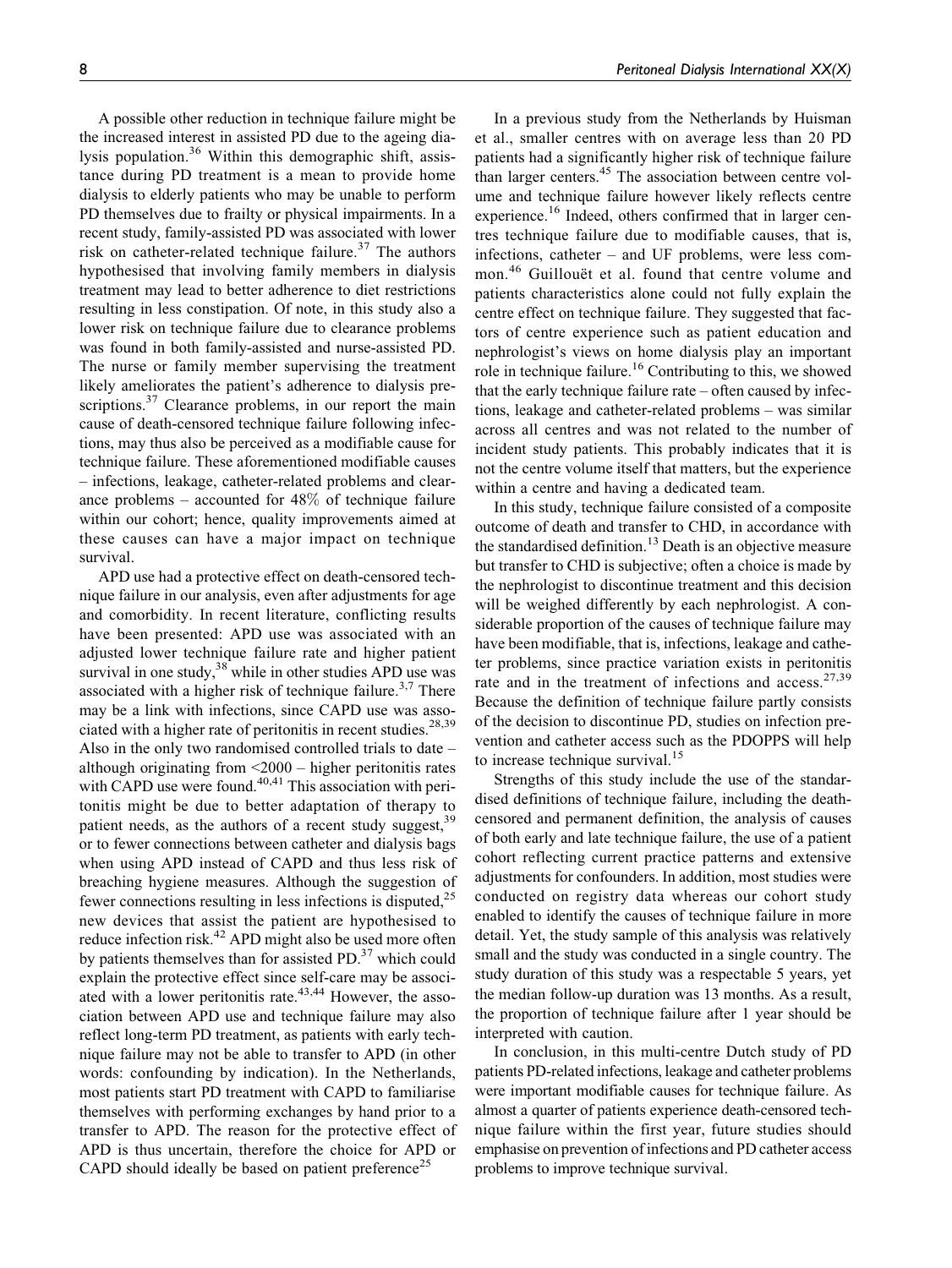### **Authors' note**

The DOMESTICO study group: Steering committee members: AC Abrahams, University Medical Center, Utrecht; BC van Jaarsveld, Amsterdam University Medical Centers (VU University, Amsterdam) and Diapriva Dialysis Center, Amsterdam; FW Dekker, Leiden University Medical Center; A van Eck van der Sluijs, University Medical Center, Utrecht; AA Bonenkamp, Amsterdam University Medical Centers (VU University, Amsterdam); S Vonk, University Medical Center, Utrecht; MC Verhaar, University Medical Center, Utrecht; FJ van Ittersum, Amsterdam University Medical Centers (VU University, Amsterdam); WS Konijn, Dutch Kidney Patients Association (NVN); MH Hemmelder, Maastricht UMC+; MAGJ ten Dam, Nefrovisie and Canisius-Wilhelmina Hospital, Nijmegen. Investigators of the retrospective DOMESTICO study: MR Korte, Albert Schweitzer Hospital, Dordrecht; TT Cnossen, Amphia Hospital, Breda; HP Krepel, Bravis Hospital, Roosendaal; MAGJ ten Dam, Canisius-Wilhelmina Hospital, Nijmegen; CJAM Konings, Catharina Hospital, Eindhoven; CJ Doorenbos, Deventer Hospital; A Lips, Dialysis Center, Beverwijk; A Özyilmaz, Dialysis Center, Groningen; DG Struijk, Dianet, Amsterdam; FTJ Boereboom, Dianet, Utrecht; S van Esch, Elisabeth-TweeSteden Hospital, Tilburg; GF van Breda, Elyse Clinics; EJ Hoorn and D Severs, Erasmus Medical Center, Rotterdam; AH Boonstra, Flevohospital, Almere; RW Nette, Franciscus Gasthuis & Vlietland, Rotterdam; YM Vermeeren, Gelre Hospitals, Apeldoorn; HD Thang and NH Hommes, Haaglanden Medical Center, The Hague; M van Buren, HagaHospital, The Hague; JM Hofstra, Hospital Gelderse Vallei Ede; SHA Diepeveen, Isala Zwolle; S Boorsma, Laurentius Hospital, Roermond; JI Rotmans, Leiden University Medical Center; F van der Sande and EJR Litjens, Maastricht UMC+; HS Brink and R Wijering, Medical Spectrum Twente Enschede; EC Hagen, Niercentrum Midden Nederland, Amersfoort; EL Penne, Northwest Clinics, Alkmaar; CWH de Fijter and HFH Brulez, OLVG, Amsterdam; HW van Hamersvelt, Radboudumc, Nijmegen; SJ Huisman, Reinier de Graaf Gasthuis, Delft; CE Douma, Spaarne Gasthuis, Hoofddorp; AJ Luik, VieCuri Medical Center, Venlo; RJL Klaassen, Zaans Medical Center, Zaandam; AG Weenink, Zorg-Saam Hospital Terneuzen; MME Krekels, Zuyderland, Sittard.

#### **Acknowledgements**

We would like to thank the patients and local investigators of all participating centres of the DOMESTICO study. We also acknowledge all local investigators of the centres in this study for providing answers to an additional questionnaire and Prof. Dr JWR Twisk for his guidance on mixed model analysis.

### **Author contributions**

AAB, AES, BCJ and ACA designed the research question. AES and AAB collected data. AAB performed the statistical analyses. AAB, AES, FWD, FJI, BCJ and ACA interpreted the data. FWD, DGS, CWF, YMV and MCV provided intellectual content of critical importance to the work described. AAB drafted the manuscript. All authors critically edited the manuscript and approved the final version.

### **Data availability statement**

The data underlying this article will be shared upon reasonable request to the corresponding author and approval of the DOMES-TICO steering committee.

### **Declaration of conflicting interests**

The author(s) declared potential conflicts of interest with respect to the research, authorship, and/or publication of this article: AES and ACA have received speaker honoraria from Baxter Healthcare. All other authors declare no conflict of interest.

### **Funding**

The author(s) disclosed receipt of the following financial support for the research, authorship, and/or publication of this article: The retrospective part of the 'Dutch nOcturnal and hoME dialysis Study To Improve Clinical Outcomes' is supported by a grant of the Dutch Kidney Foundation (grant no: A2D4P02). The sponsor had no role in the design and conduct of the study and no role in writing or in the decision to publish this article.

### **ORCID iD**

Anna A Bonenkamp **b** <https://orcid.org/0000-0002-6877-522X>

#### **Supplemental material**

Supplemental material for this article is available online.

#### **References**

- 1. Francois K and Bargman JM. Evaluating the benefits of home-based peritoneal dialysis. Int J Nephrol Renovasc Dis 2014; 7: 447–455.
- 2. Dahlerus C, Quinn M, Messersmith E, et al. Patient perspectives on the choice of dialysis modality: results from the empowering patients on choices for renal replacement therapy (EPOCH-RRT) Study. Am J Kidney Dis 2016; 68(6): 901–910.
- 3. Htay H, Cho Y, Pascoe EM, et al. Multicenter registry analysis of center characteristics associated with technique failure in patients on incident peritoneal dialysis. Clin J Am Soc Nephrol 2017; 12(7): 1090–1099.
- 4. Sukul N, Mukhopadhyay P, Schaubel DE, et al. Peritoneal dialysis and mortality, kidney transplant, and transition to hemodialysis: trends from 1996-2015 in the United States. Kidney Med 2020; 2(5): 610–619. e1.
- 5. Boyer A, Lanot A, Lambie M, et al. Trends in peritoneal dialysis technique survival, death, and transfer to hemodialysis: a decade of data from the RDPLF. Am J Nephrol 2021: 52(4): 318–327.
- 6. Manera KE, Johnson DW, Craig JC, et al. Establishing a core outcome set for peritoneal dialysis: report of the SONG-PD (standardized outcomes in nephrology-peritoneal dialysis) consensus workshop. Am J Kidney Dis 2020; 75(3): 404–412.
- 7. See EJ, Johnson DW, Hawley CM, et al. Risk predictors and causes of technique failure within the first year of peritoneal dialysis: an Australia and New Zealand dialysis and transplant registry (ANZDATA) study. Am J Kidney Dis 2018; 72(2): 188–197.
- 8. Cho Y, See EJ, Htay H, et al. Early peritoneal dialysis technique failure: review. Perit Dial Int 2018; 38(5): 319–327.
- 9. Béchade C, Guittet L, Evans D, et al. Early failure in patients starting peritoneal dialysis: a competing risks approach. Nephrol Dial Transplant 2014; 29(11): 2127–2135.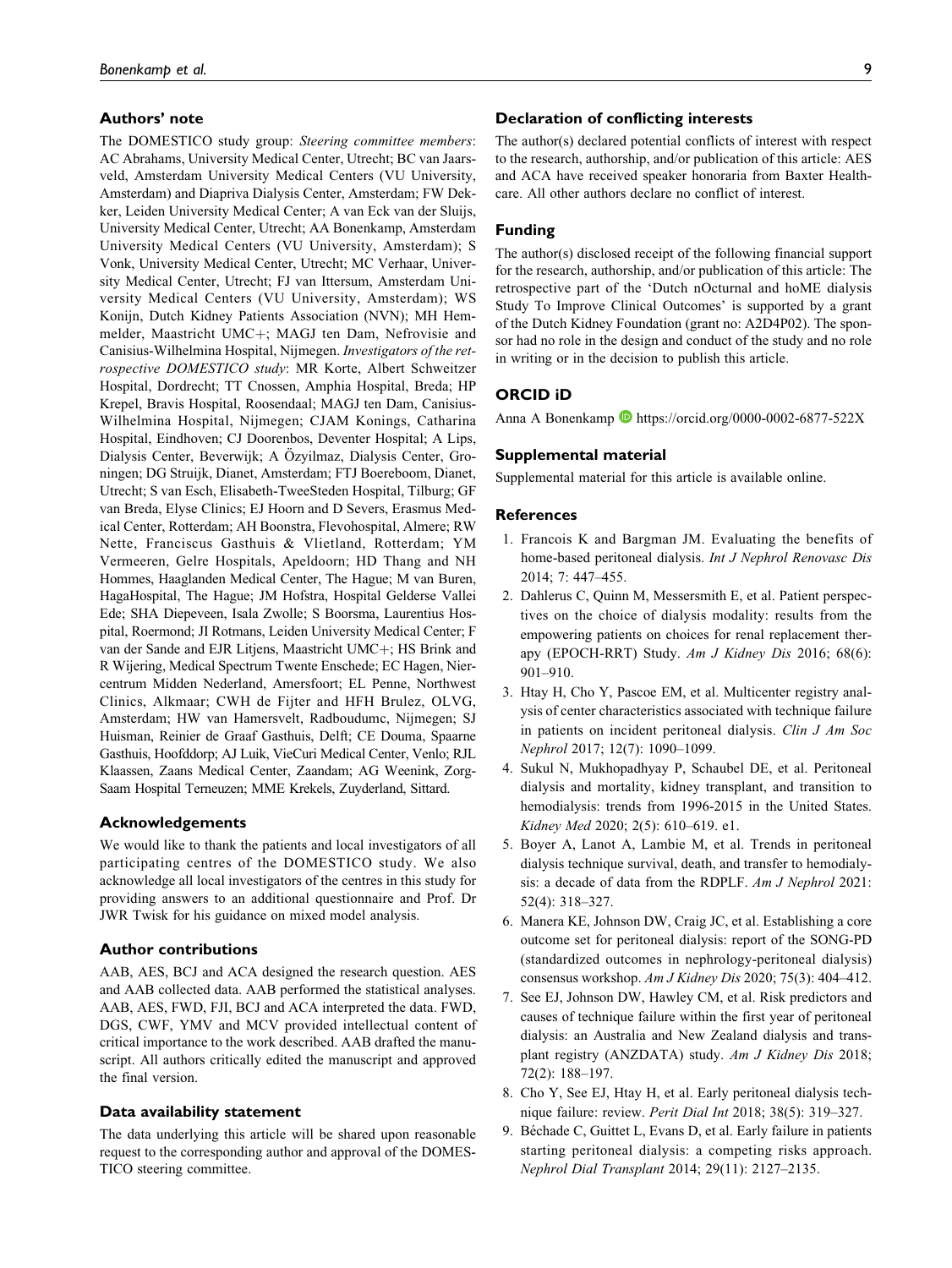- 10. Kolesnyk I, Dekker FW, Boeschoten EW, et al. Timedependent reasons for peritoneal dialysis technique failure and mortality. Perit Dial Int 2010; 30(2): 170–177.
- 11. Guo A and Mujais S. Patient and technique survival on peritoneal dialysis in the United States: evaluation in large incident cohorts. Kidney Int Suppl 2003; (88): S3-12.
- 12. Jaar BG, Plantinga LC, Crews DC, et al. Timing, causes, predictors and prognosis of switching from peritoneal dialysis to hemodialysis: a prospective study. BMC Nephrology 2009;  $10(1)$ : 3.
- 13. Lan PG, Clayton PA, Johnson DW, et al. Duration of hemodialysis following peritoneal dialysis cessation in Australia and New Zealand: proposal for a standardized definition of technique failure. Perit Dial Int 2016; 36(6): 623–630.
- 14. von Elm E, Altman DG, Egger M, et al. The strengthening the reporting of observational studies in epidemiology (STROBE) statement: guidelines for reporting observational studies. J Clin Epidemiol 2008; 61(4): 344–349.
- 15. Perl J, Davies SJ, Lambie M, et al. The peritoneal dialysis outcomes and practice patterns study (PDOPPS): unifying efforts to inform practice and improve global outcomes in peritoneal dialysis. Perit Dial Int 2016; 36(3): 297–307.
- 16. Guillouët S, Veniez G, Verger C, et al. Estimation of the center effect on early peritoneal dialysis failure: a multilevel modelling approach. Perit Dial Int: J Int Soc Perit Dialy 2016; 36(5): 519–525.
- 17. Charlson MEPP, Ales KL and MacKenzie CR. A new method of classifying prognostic comorbidity in longitudinal studies: development and validation. J Chron Dis 1987; 40(5): 373–383.
- 18. Hoekstra T, Dekker FW, Cransberg K, et al. RENINE annual report 2018. Available at: [https://www.nefrovisie.nl/jaarrap](https://www.nefrovisie.nl/jaarrapportages/) [portages/](https://www.nefrovisie.nl/jaarrapportages/) (2018, accessed 4 January 2021).
- 19. Hoekstra T, van Ittersum FJ, Rabelink AJ, et al. Analyse van kwaliteitsindicatoren Chronische Nierschade [internet]. Available at: [https://www.nefrovisie.nl/richtlijnen-indicato](https://www.nefrovisie.nl/richtlijnen-indicatoren/toelichting/) [ren/toelichting/](https://www.nefrovisie.nl/richtlijnen-indicatoren/toelichting/) (2013–2016, accessed 2 November 2020)
- 20. Fine JP and Gray RJ. A proportional hazards model for the subdistribution of a competing risk. J Am Stat Assoc 1999; 94(446): 496–509.
- 21. van der Willik EM, van Zwet EW, Hoekstra T, et al. Funnel plots of patient-reported outcomes (PROs) to evaluate healthcare quality: basic principles, pitfalls and considerations. Nephrology (Carlton) 2020; 35: 1786.
- 22. Spiegelhalter DJ. Funnel plots for comparing institutional performance. Stat Med 2005; 24(8): 1185–1202.
- 23. Descoeudres B, Koller MT, Garzoni D, et al. Contribution of early failure to outcome on peritoneal dialysis. Perit Dial Int 2008; 28(3): 259–267.
- 24. van de Luijtgaarden MW, Jager KJ, Segelmark M, et al. Trends in dialysis modality choice and related patient survival in the ERA-EDTA registry over a 20-year period. Nephrol Dial Transplant 2016; 31(1): 120–128.
- 25. Li PK, Szeto CC, Piraino B, et al. ISPD peritonitis recommendations: 2016 update on prevention and treatment. Perit Dial Int 2016; 36(5): 481–508.
- 26. Szeto CC, Li PK, Johnson DW, et al. ISPD catheter-related infection recommendations: 2017 update. Perit Dial Int 2017; 37(2): 141–154.
- 27. Boudville N, Johnson DW, Zhao J, et al. Regional variation in the treatment and prevention of peritoneal dialysis-related infections in the peritoneal dialysis outcomes and practice patterns study. Nephrol Dial Transplant 2019; 34(12): 2118–2126.
- 28. Perl J, Fuller DS, Bieber BA, et al. Peritoneal dialysis-related infection rates and outcomes: results from the peritoneal dialysis outcomes and practice patterns study (PDOPPS). Am J Kidney Dis 2020; 76(1): 42–53.
- 29. Campbell D, Mudge DW, Craig JC, et al. Antimicrobial agents for preventing peritonitis in peritoneal dialysis patients. Cochrane Database Syst Rev 2017; 4(4): Cd004679.
- 30. Ballinger AE, Palmer SC, Wiggins KJ, Craig JC, Johnson DW, Cross NB and Strippoli GFM. Treatment for peritoneal dialysis-associated peritonitis. Cochr Database Syst Rev 2014; (4): Article CD005284. DOI: 10.1002/14651858. CD005284.pub3.
- 31. Barretti P, Doles JVP, Pinotti DG, et al. Efficacy of antibiotic therapy for peritoneal dialysis-associated peritonitis: a proportional meta-analysis. BMC Infect Dis 2014; 14(1): 445.
- 32. van der Sluijs AVE, Eekelschot KZ, Frakking FN, et al. Salvage of the peritoneal dialysis catheter in Candida peritonitis using amphotericin B catheter lock. Perit Dial Int 2021; 41(1): 110–114.
- 33. Abrahams AC, Ruger W, Ter Wee PM, et al. Improved outcome of enteric peritonitis in peritoneal dialysis patients aged 50 years and older with temporary discontinuation of peritoneal dialysis and intravenous meropenem. Perit Dial Int 2017; 37(3): 298–306.
- 34. Crabtree JH, Shrestha BM, Chow KM, et al. Creating and maintaining optimal peritoneal dialysis access in the adult patient: 2019 update. Perit Dial Int 2019; 39(5): 414–436.
- 35. Sun ML, Zhang Y, Wang B, et al. Randomized controlled trials for comparison of laparoscopic versus conventional open catheter placement in peritoneal dialysis patients: a meta-analysis. BMC Nephrol 2020; 21(1): 60.
- 36. Giuliani A, Karopadi AN, Prieto-Velasco M, et al. Worldwide experiences with assisted peritoneal dialysis. Perit Dial Int 2017; 37(5): 503–508.
- 37. Lanot A, Bechade C, Boyer A, et al. Assisted peritoneal dialysis and transfer to haemodialysis: a cause-specific analysis with data from the RDPLF. Nephrol Dial Transplant 2021; 36(2): 330–339.
- 38. Wang IK, Yu TM, Yen TH, et al. Comparison of patient survival and technique survival between continuous ambulatory peritoneal dialysis and automated peritoneal dialysis. Perit Dial Int 2020; 40(6): 563–572.
- 39. Nadeau-Fredette AC, Johnson DW, Hawley CM, et al. Center-specific factors associated with peritonitis risk-a multi-center registry analysis. Perit Dial Int 2016; 36(5): 509–518.
- 40. de Fijter CW, Oe PL, Nauta JJ, et al. A prospective, randomized study comparing the peritonitis incidence of CAPD